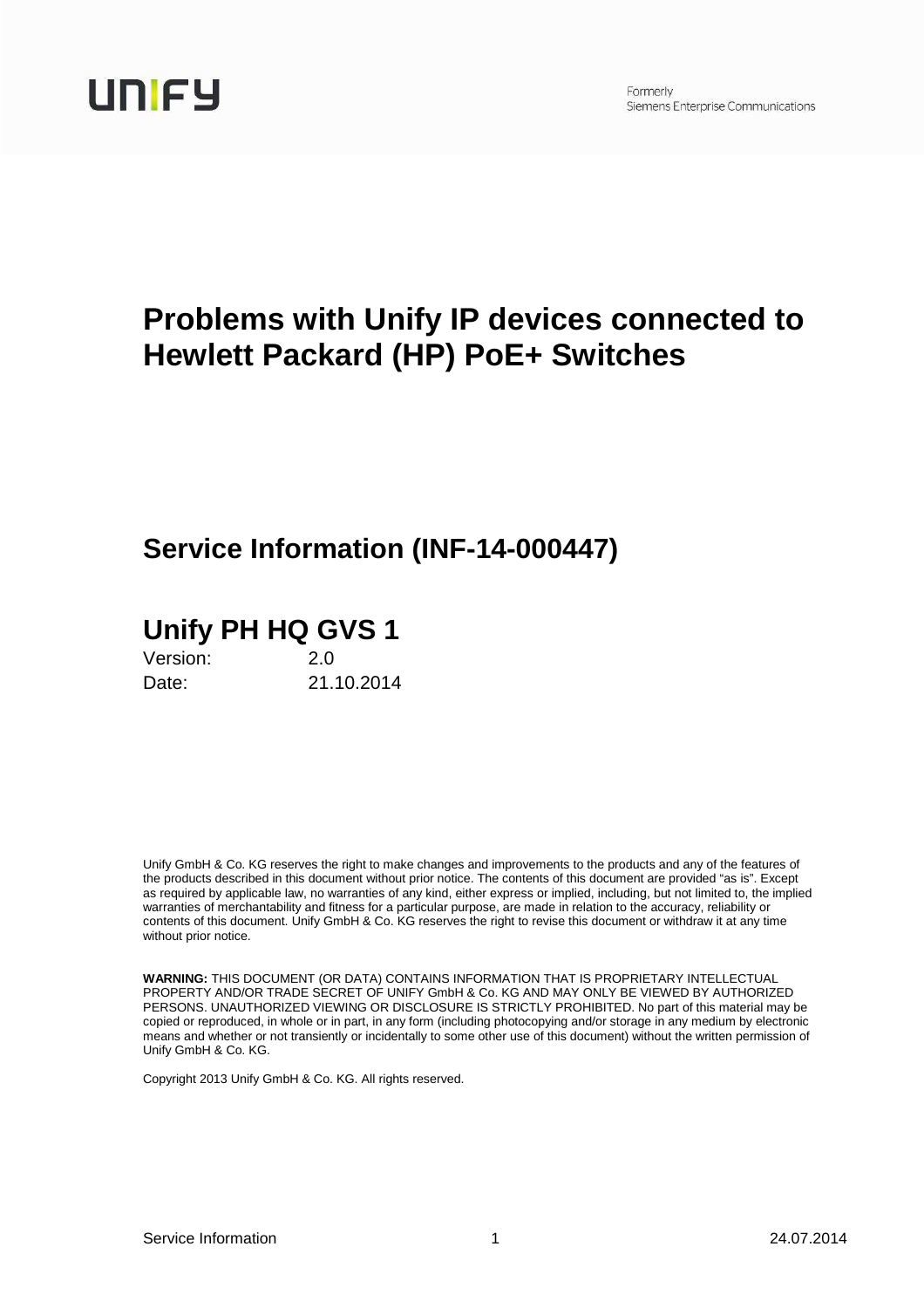## **History of Change**

| <b>Version</b> | <b>Date</b> | <b>Author</b>               | <b>Changes:</b> |
|----------------|-------------|-----------------------------|-----------------|
| 1.0            |             | 24.07.2014   Andre Bergmann | Initial release |
| 2.0            | 21.10.2014  | Andre Bergmann              | Update-Solution |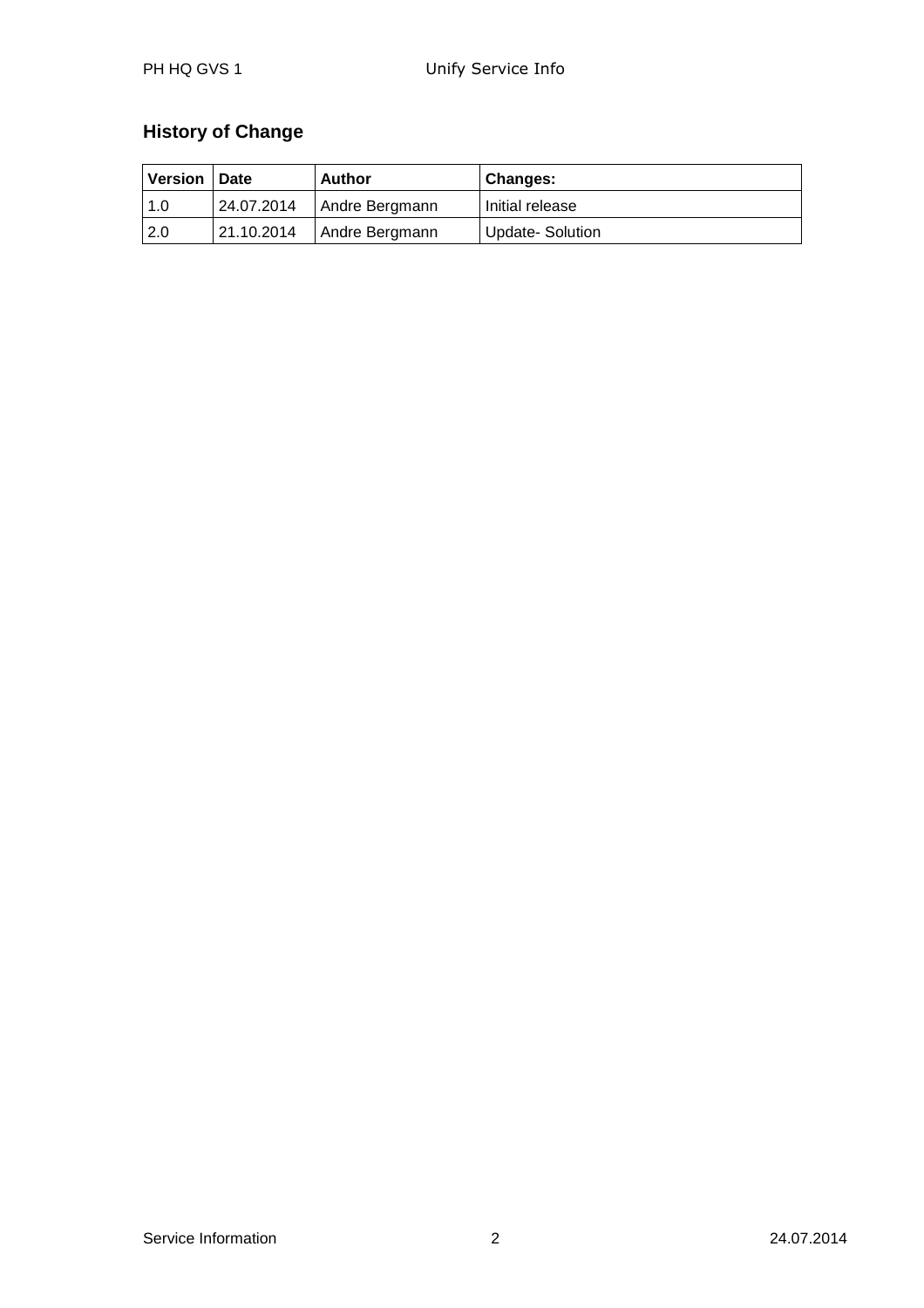#### **Content**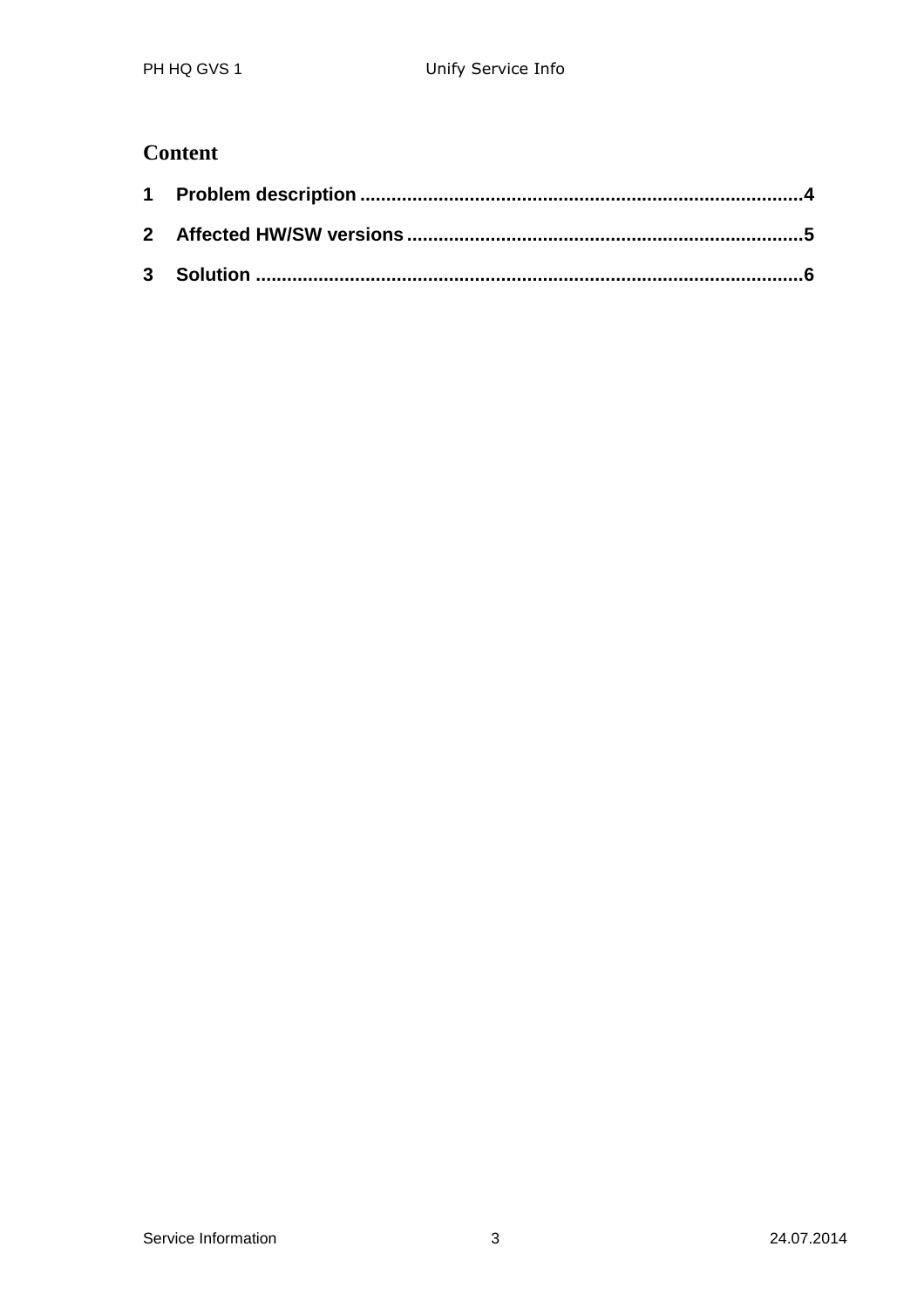## **1 Problem description**

.

We are currently observing an increasing number of failures with Unify IP phones connected to several "**PoE+"** HP switches running HP SW 15.11.0001 or higher.

 $\overline{\phantom{0}}$ The result is possible damage to the PoE detection circuit on Unify IP devices leading to devices being unable start up anymore. Phones will be destroyed and then must be exchanged. Under unfavorable conditions this could happen after time as well (in the case of restarting these switches, for example), even if the phones came up in the first place

Unify confirm that all Unify IP phones are compliant to the currently valid PoE standard IEEE 802.3at-2009 (former standard IEEE 802.3af).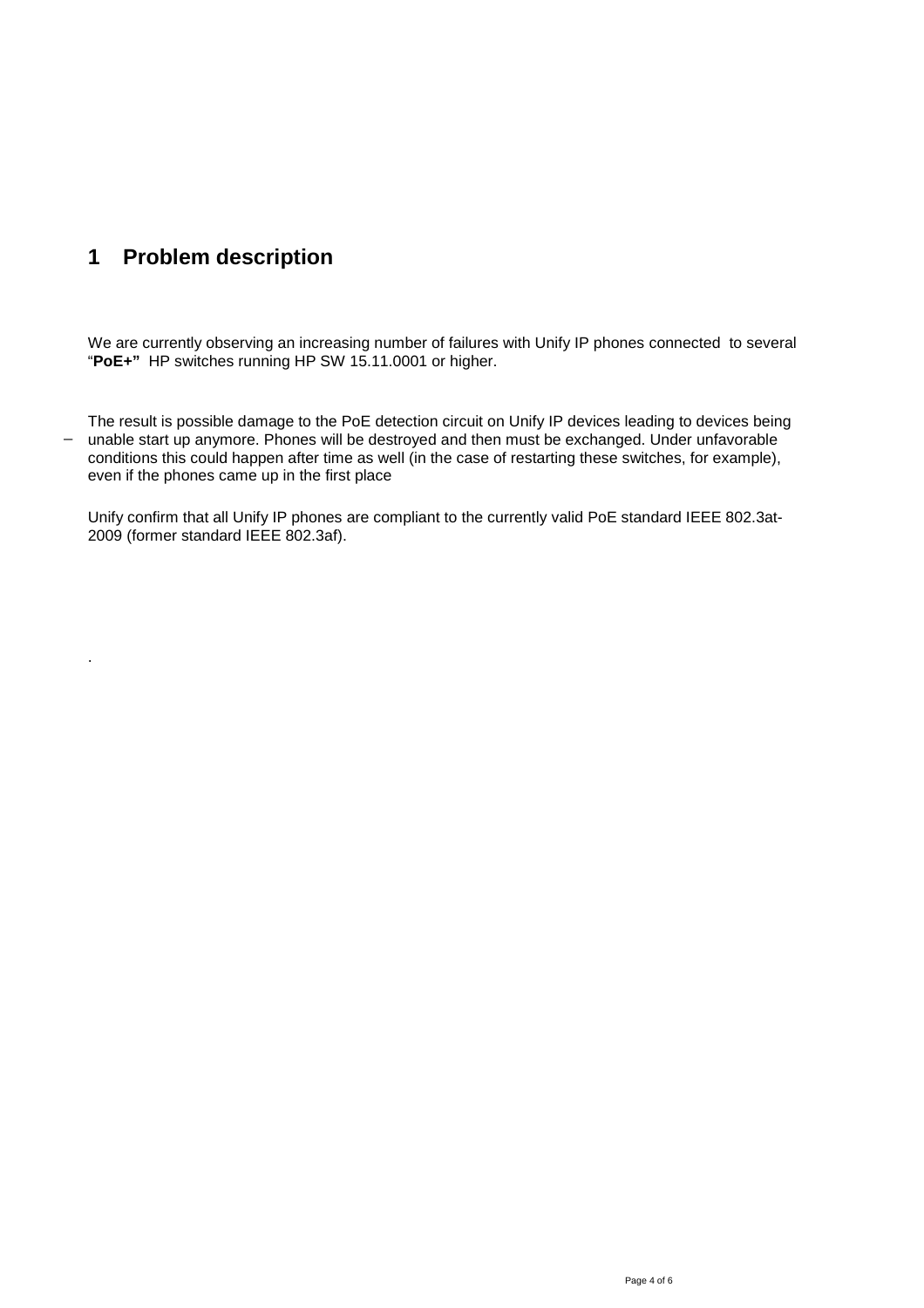# **UNIFY**

### **2 Affected HW/SW versions**

#### **Unify phones:**

 $\overline{a}$ 

- OpenStage 15/15G/40/40G SIP/HFA (all SW versions)
- OpenScape DeskPhone IP 35G SIP/HFA (all SW versions)

#### **HP switches:**

- J9146A HP 2910-24G-PoE+ al Switch
- J9148A HP 2910-48G-PoE+ al Switch
- J9307A HP 24-port 10/100/1000 PoE+ zl Module
- J9308A HP 20-port 10/100/1000 PoE+ / 4-port Mini-GBIC zl Module
- J9310A HP 3500-24G-PoE+ yl Switch
- J9311A HP 3500-48G-PoE+ yl Switch
- J9478A HP 24-port 10/100 PoE+ zl Module
- J9534A HP 24-port Gig-T PoE+ v2 zl Module
- J9535A HP 20-port GT PoE+ / 4-port SFP v2 zl Module
- J9536A HP 20-port GT PoE+ / 2-port SFP+ v2 zl Module
- J9547A HP 24-port 10/100 PoE+ v2 zl Module
- J9573A HP 3800-24G-PoE+-2SFP+ Switch
- J9574A HP 3800-48G-PoE+-4SFP+ Switch
- J9587A HP 3800-24G-PoE+-2XG Switch
- J9588A HP 3800-48G-PoE+-4XG Switch
- J9637A HP 12-port Gig-T PoE+ / 12-port SFP v2 zl Module

For deeper information regarding affected HP part/SW/revision numbers please contact HP support and reference to HP Customer Advisory **c04438506**